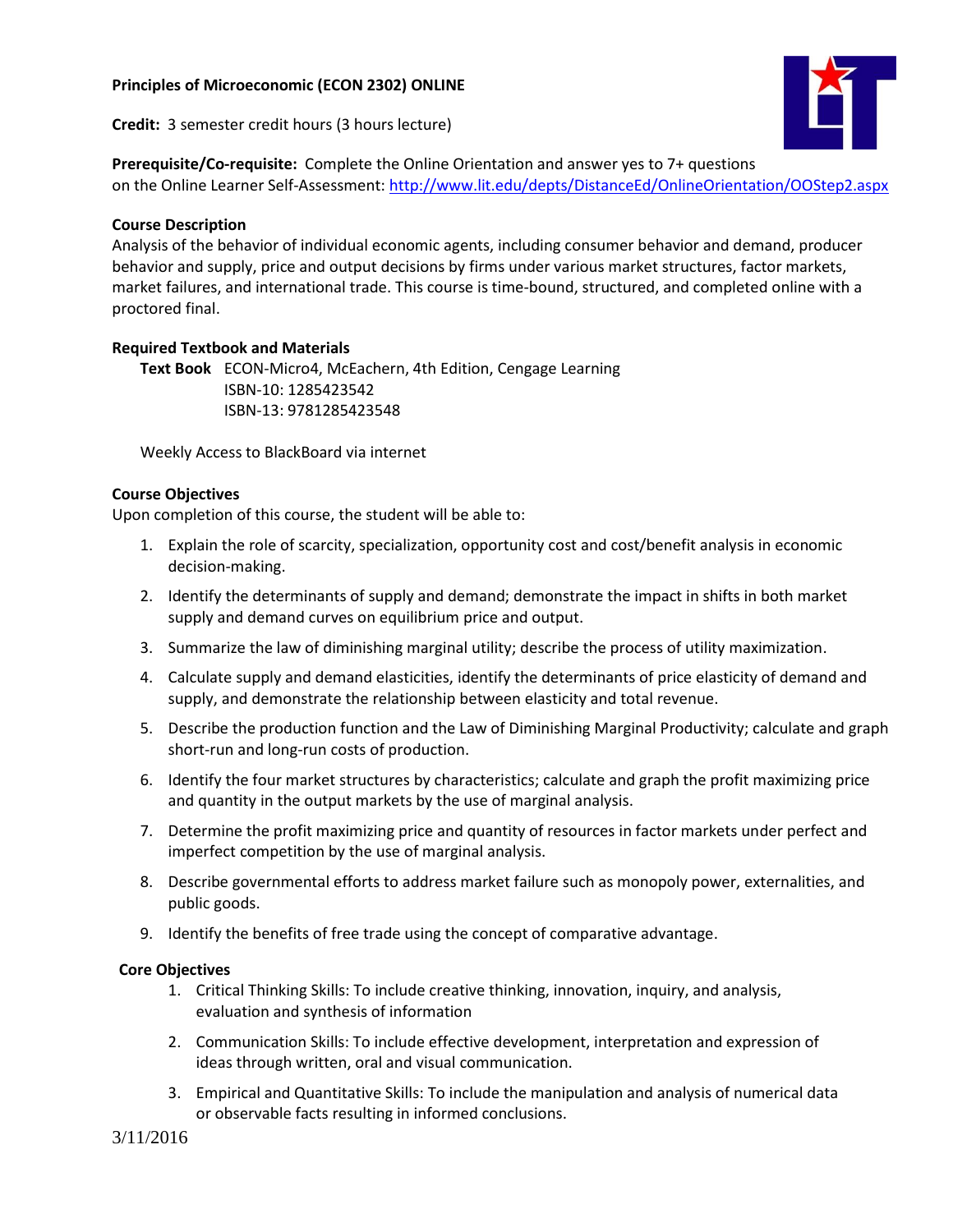#### **ECON 2302**

Course Syllabus

4. Social Responsibility: To include intercultural competence, knowledge of civic responsibility, and the ability to engage effectively in regional, national, and global communities.

#### **Course Outline**

I. INTRODUCTION TO ECONOMICS. A. The Art and Science of Economic Analysis

B. Economic Tools and Economic Systems.

- C. Economic Decision Makers.
- D. Demand, Supply, and Markets.
- II. INTRODUCTION TO THE MARKET SYSTEM.
	- A. Elasticity of Demand and Supply.
	- B. Consumer Choice and Demand.
	- C. Production and Cost in the Firm.
- III. MARKET STRUCTURE AND PRICING.
	- A. Perfect Competition.
	- B. Monopoly.

C. Monopolistic Competition and Oligopoly.

#### **Grade Scale**

| $90 - 100$ | А |
|------------|---|
| $80 - 89$  | B |
| $70 - 79$  | C |
| $60 - 69$  | D |
| $0 - 59$   | F |

- IV. RESOURCE MARKETS.
	- A. Resource Markets.
	- B. Labor Markets and Labor Unions.
	- C. Capital, Interest, and Corporate Finance.

D. Transaction Costs, Imperfect Information, and Market Behavior

- V. MARKET FAILURE AND PUBLIC POLICY. A. Economic Regulation and Antitrust Policy.
	- B. Public Goods and Public Choice.
	- C. Externalities and the Environment.
	- D. Income Distribution and Poverty.
- VI. INTERNATIONAL ECONOMICS.
	- A. International Trade.
	- B. International Finance.
	- C. Developing and Transitional Economies.

#### **Course Evaluation**

Final grades will be calculated according to the following criteria:

| 1. Weekly Quizzes                     | 15% |
|---------------------------------------|-----|
| 2. Unit Assignments                   | 10% |
| 3. Participation on Discussion Boards | 10% |
| 4. Unit #1 Exam                       | 15% |
| 5. Unit #2 Exam                       | 15% |
| 6. Final Exam (Proctored)             | 15% |
| 7. Course Paper                       | 20% |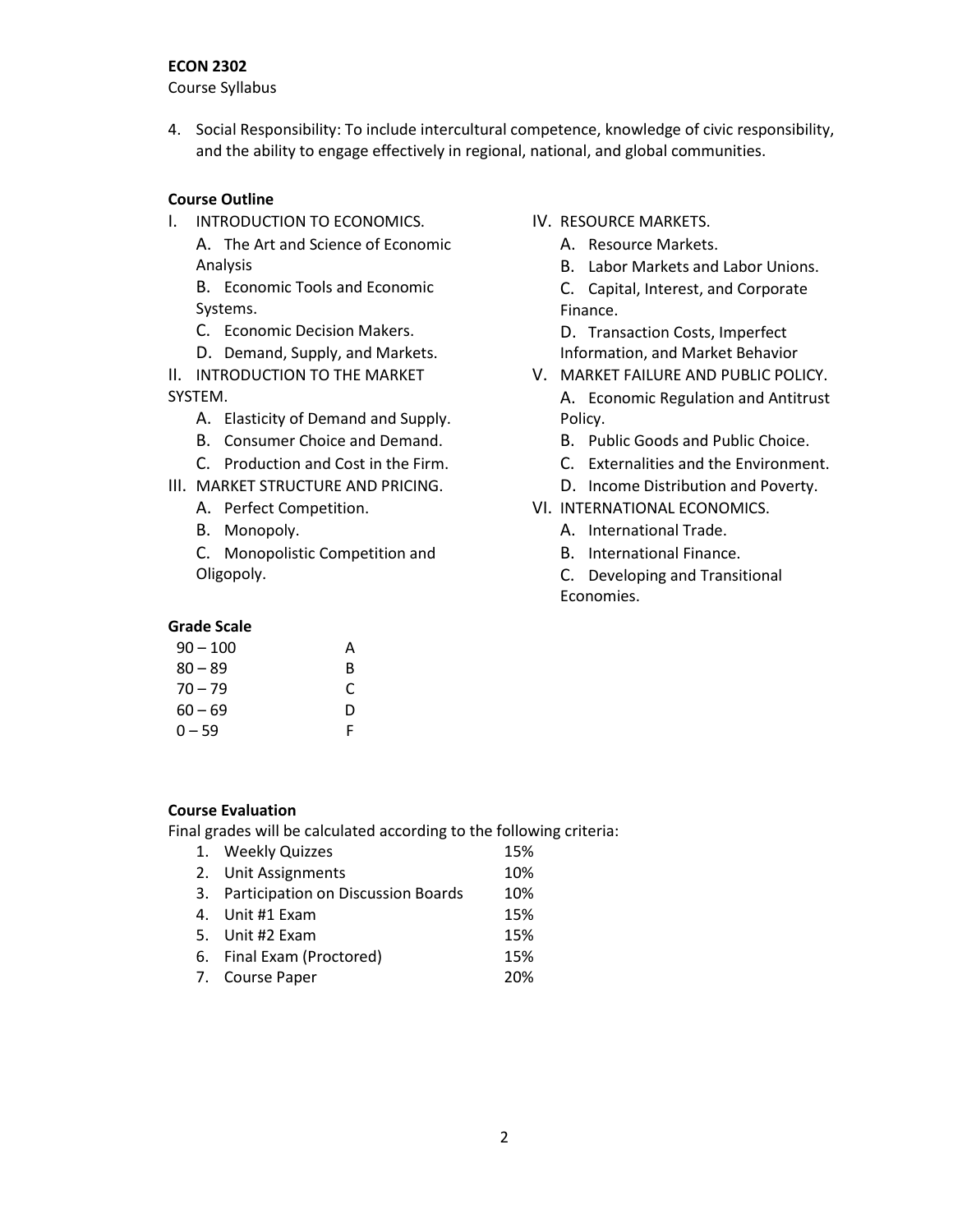#### **ECNG 2302**

Course Syllabus

#### **Course Requirements:**

- 1. Students can complete this course without physically visiting the institution offering the course.
- 2. The student will utilize the textbook.
- 3. The student will have weekly access to BlackBoard via Internet and is expected to log into BlackBoard 4-5 times weekly.
- 4. The student will post discussions by the due dates shown on the course calendar.
- 5. The student will submit weekly homework assignments by the due dates shown on the course calendar
- 6. The student will complete weekly online quizzes by the due dates shown on the course calendar.
- 7. The student will complete three unit exams by the due dates shown on the course calendar.
- 8. The student will complete the Pretest before the learning begins.
- 9. The student will complete the Final exam (Posttest) by the due date shown on the course calendar.

## **Course Policies**

- 1. A grade of 'C' or better must be earned in this course for credit toward degree requirement.
- 2. Students must log onto Blackboard and access this course a minimum of four times per week.
- 3. Students must respect one another and all faculty in the online classroom.
- 4. Internet Usage Students are expected to use proper net etiquette while participating in course emails, assignment submissions, and online discussions.
- 5. All exams will be taken on the scheduled dates. There will be NO MAKE UP EXAMS.
- 6. All assignments are due when stated. Late assignments are not accepted.
- 7. You are expected to conduct research for your class project and paraphrase the research found. Copying, or stealing, someone else's research is considered a violation of the Academic Dishonesty policy. If you do not know how to paraphrase, let me know and I will provide some resources.
- 8. Academic Dishonesty of any kind will not be tolerated, including plagiarism. A student violating this policy will receive an automatic F for the course semester grade. No exceptions.
- 9. Students are expected to follow the Lamar Institute of Technology Code of Conduct and Disciplinary Policy
- 10. If you are having problems with the class, please see me with your concern before it gets too late in the semester. You can see me during my office hours or email me. However, if you are having problems with other things beyond my control, you need to withdraw from the course rather than get an undesired grade at the end of the semester.
- 11. Incomplete grades will not be given. So If you are having problems please withdraw before the withdrawal date yourself. Please do not wait till after the date is passed.
- 12. Students are responsible for withdrawing themselves from this course.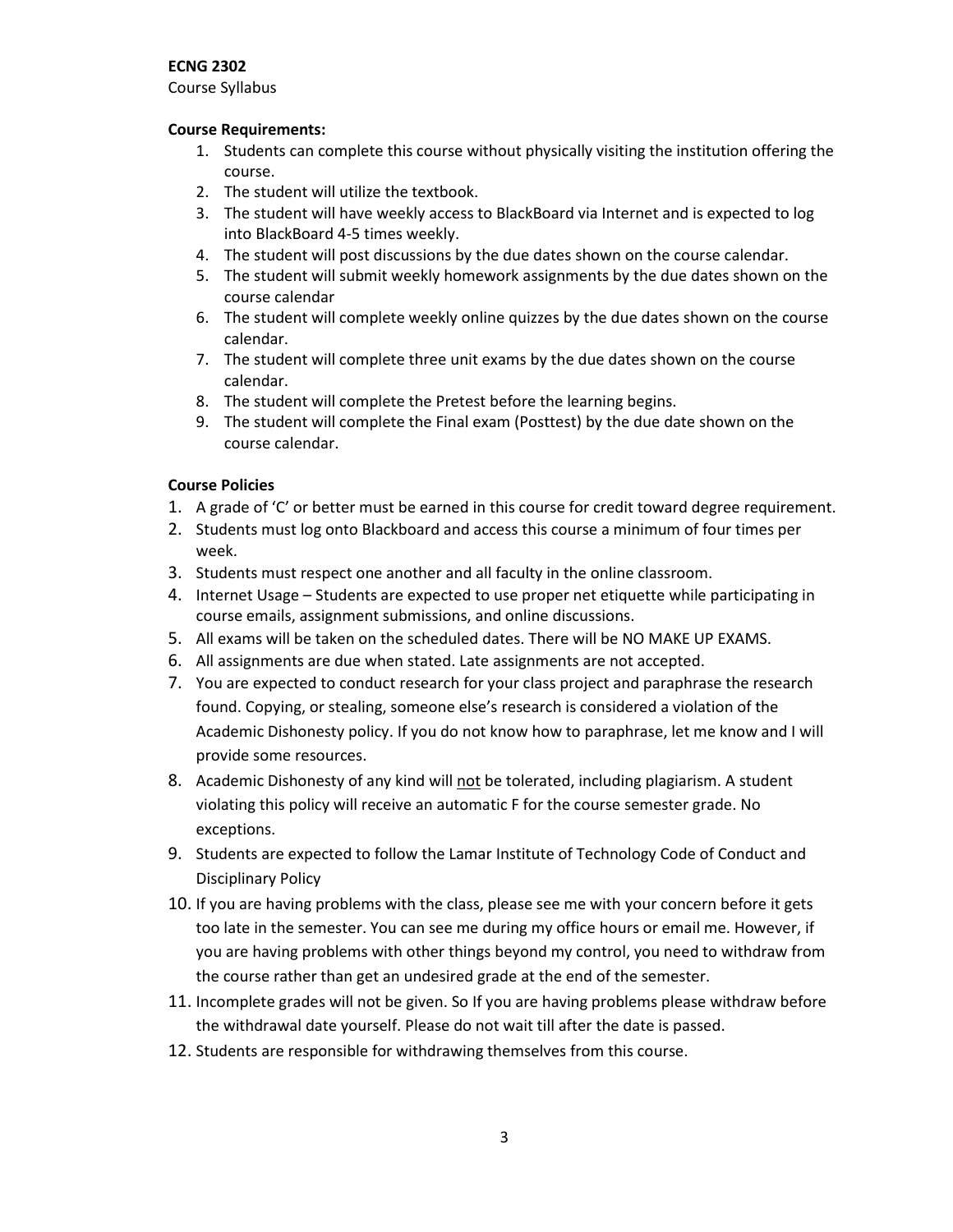# **ECNG 2302**

Course Syllabus

13. The instructor will respond to e-mail and voice mail communication within 48 hours Monday through Friday. Assignment grades will be published within 2 weeks of the assignment due date.

### **Technical Requirements For BlackBoard**

The latest technical requirements, including hardware, compatible browsers, operating systems, software, JAVA, etc. can be found online at: [https://help.blackboard.com/en](https://help.blackboard.com/en-us/Learn/9.1_2014_04/Student/015_Browser_Support/015_Browser_Support_Policy)[us/Learn/9.1\\_2014\\_04/Student/015\\_Browser\\_Support/015\\_Browser\\_Support\\_Policy](https://help.blackboard.com/en-us/Learn/9.1_2014_04/Student/015_Browser_Support/015_Browser_Support_Policy) A functional broadband internet connection, such as DSL, cable, or WiFi is necessary to maximize the use of the online technology and resources.

#### **Disabilities Statement**

The Americans with Disabilities Act of 1992 and Section 504 of the Rehabilitation Act of 1973 are federal anti-discrimination statutes that provide comprehensive civil rights for persons with disabilities. Among other things, these statutes require that all students with documented disabilities be guaranteed a learning environment that provides for reasonable accommodations for their disabilities. If you believe you have a disability requiring an accommodation, please contact the Special Populations Coordinator at (409) 880-1737 or visit the office in Student Services, Cecil Beeson Building.

Or visit the online resource: <http://www.lit.edu/depts/stuserv/special/defaults.aspx>

## **Student Code of Conduct Statement**

It is the responsibility of all registered Lamar Institute of Technology students to access, read, understand and abide by all published policies, regulations, and procedures listed in the *LIT Catalog and Student Handbook*. The *LIT Catalog and Student Handbook* may be accessed at [www.lit.edu](http://www.lit.edu/) or obtained in print upon request at the Student Services Office.

| Week of | <b>Topic</b>                      | <b>Textbook Reference</b> | <b>Online Reference</b>       |
|---------|-----------------------------------|---------------------------|-------------------------------|
|         | Introduction                      |                           | <b>Getting Started</b>        |
|         | Pretest                           |                           | <b>Course Content</b>         |
| Week 1  | An Overview of Economics          | Ch 1 pp. 1-18             | Course Content: Unit 1: Ch 1  |
|         | and Analysis                      |                           |                               |
| Week 2  | <b>Economic Tools and Systems</b> | Ch. 2 pp. 20-32           | Course Content: Unit 1: Ch 2  |
| Week 3  | <b>Economic Decision Making</b>   | Ch 3 pp. 34-49            | Course Content: Unit 1: Ch 3  |
| Week 4  | Supply and Demand                 | Ch 4 pp. 50-64            | Course Content: Unit 1: Ch 4  |
| Week 5  | Unit 1 Exam                       | Ch 1-4                    | Course Content: Unit 1        |
| Week 6  | Elasticity                        | Ch 5 pp. 82-92            | Course Content: Unit 2: Ch 5  |
| Week 7  | <b>Consumer Choices</b>           | Ch 6 pp. 94-106           | Course Content: Unit 2: Ch 6  |
| Week 8  | <b>Production and Costs</b>       | Ch 7 pp. 108-124          | Course Content: Unit 2: Ch 7  |
| Week 9  | Perfect Competition               | Ch 8 pp. 126-140          | Course Content: Unit 2: Ch 8  |
| Week 10 | Monopoly                          | Ch 9 pp. 142-156          | Course Content: Unit 2: Ch 9  |
| Week 11 | Monopolistic Competition and      | Ch 10 pp. 158-170         | Course Content: Unit 2: Ch 10 |
|         | Oligopoly                         |                           |                               |
|         | Unit 2 Exam                       | Ch 5-10                   | Unit 2                        |

#### **Course Schedule**